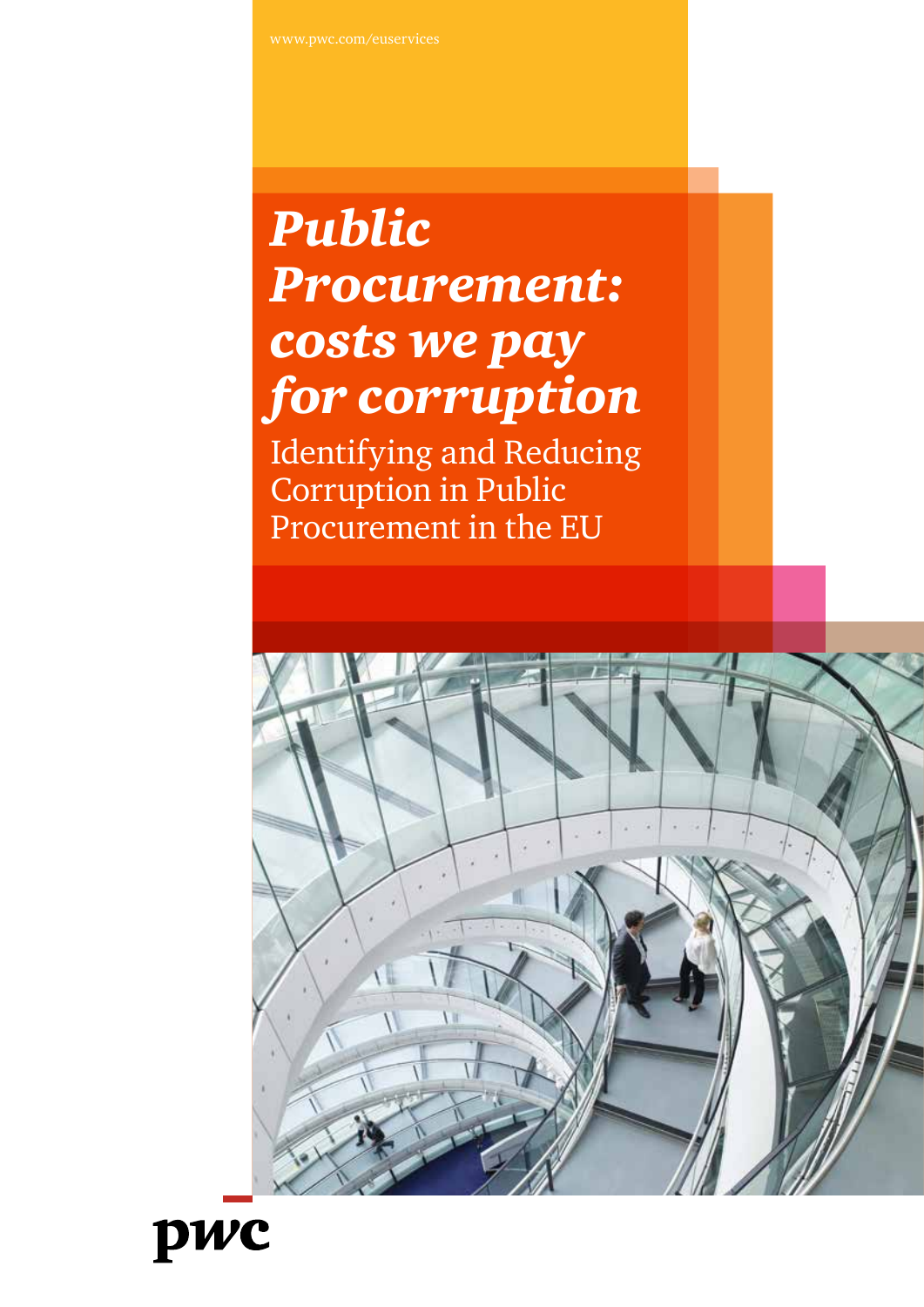The research study "Identifying and reducing corruption in public procurement in the EU" has been commissioned by the *European Commission*, represented by the European Anti-Fraud Office (OLAF), and conducted by *PwC EU Services* and *Ecorys*, with the support of the *University of Utrecht* between March 2012 and June 2013 on behalf of the European Commission.

**Monica Macovei**, MEP, Member of the Committee on Budgetary Control and the Special Committee on Organised Crime, Corruption and Money Laundering, provided additional feedback on parts of the research approach, preliminary results and drafts of the final report.

An external expert panel, experts from the European Court of Auditors and the OECD as well as experts from PwC, Ecorys and the University of Utrecht reviewed (parts of the) drafts of this final report.

This Brochure contains information on the key findings of the study as well as simplified tables on the methodology used to estimate the costs of corruption and the sectors covered.

For detailed information on the study and its findings, please consult the OLAF website: *http://ec.europa.eu/anti\_fraud/ policy/preventing-fraud/index\_en.htm*

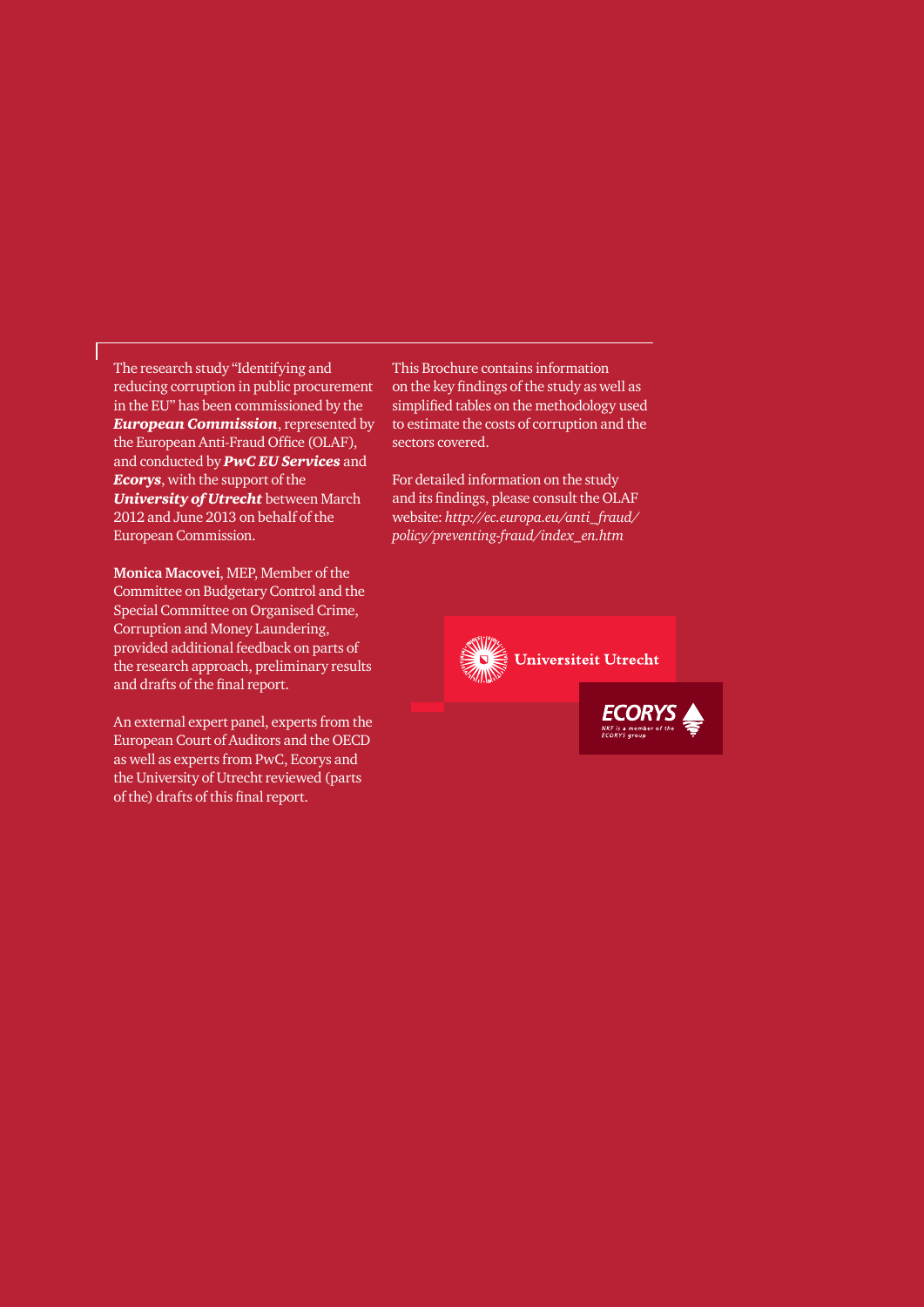# *Table of content*

| 8 Member States and 5 sectors to estimate the costs<br>of corruption in public procurement | 04 |  |
|--------------------------------------------------------------------------------------------|----|--|
| <b>Findings in brief</b>                                                                   | 05 |  |
| Direct costs due to corruption in public procurement                                       | 06 |  |
| • Probability of corruption                                                                |    |  |
| • Costs of corruption                                                                      |    |  |
| • Types of corruption                                                                      |    |  |
| Positive practices identified                                                              | 10 |  |
| Negative practices identified                                                              | 11 |  |
| Honest procurement for honest pay: the way forward                                         | 12 |  |
| • Procurement process                                                                      |    |  |
| • Audits and (self) evaluation                                                             |    |  |
| • Law enforcement                                                                          |    |  |
| • Policy research                                                                          |    |  |
| A comprehensive methodology to estimate the costs<br><i>of corruption</i>                  | 13 |  |

*Our specialists* **16**

 $\sqrt{ }$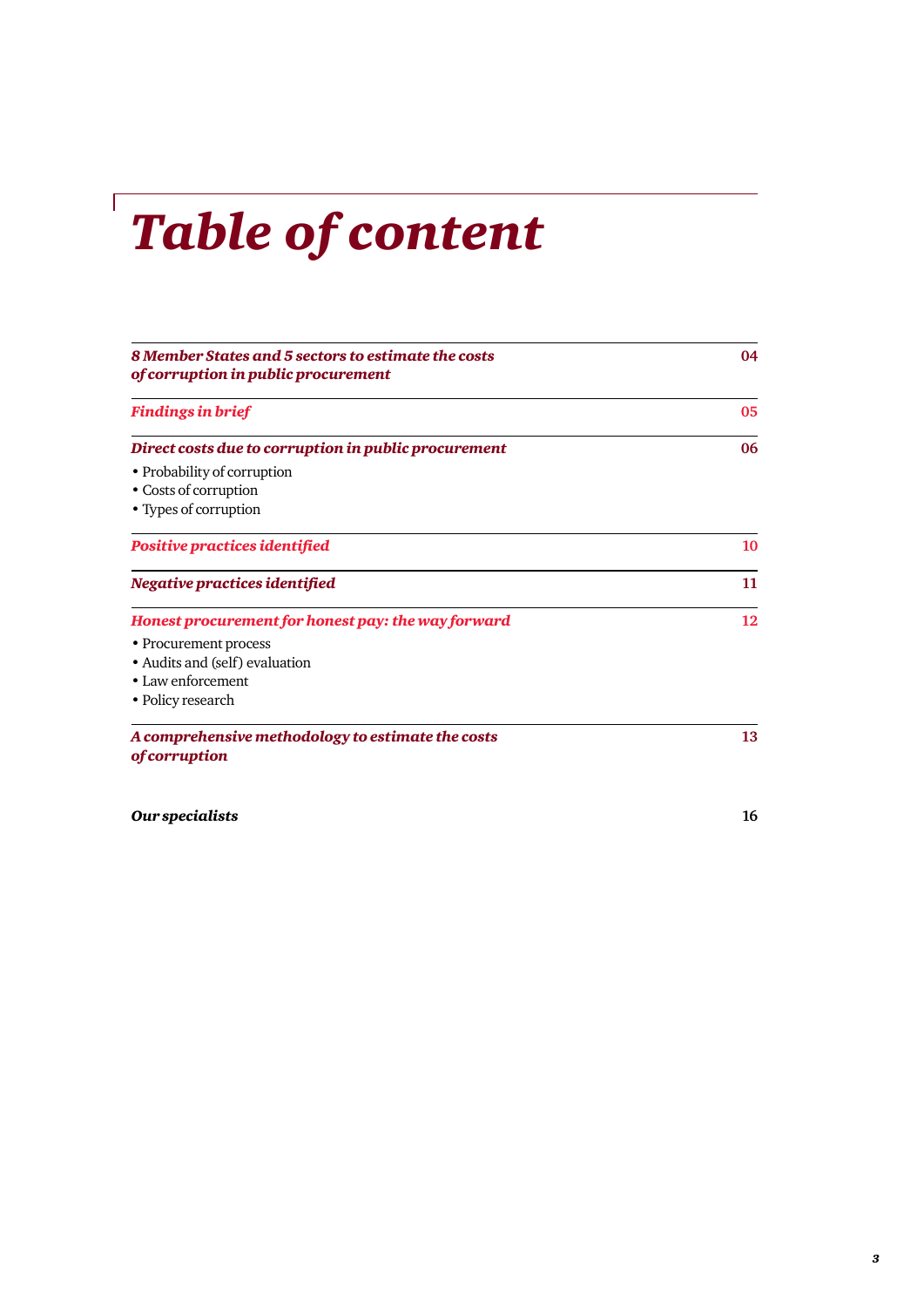# *8 Member States and 5 sectors to estimate the costs of corruption in public procurement*

The economic significance of public procurement in Europe is considerable: in 2010 a total of € 2 406 billion - or around 20% of EU GDP - was spent by governments, the public sector and utility service providers on public works, goods and services. Not all areas of public expenditure are covered by public procurement rules. However, public procurement worth *€ 447 billion* (19% of this total expenditure) was published in the Official Journal and the TED-database in 2010. The TED-database is an important pillar of the study and the amounts and percentages mentioned below (table 1) refer only to this part of public procurement.

The study *Identifying and reducing corruption in public procurement in the EU* is *quite innovative.* Thanks to a newly developed methodology, for the first time it is possible to estimate the costs of corruption affecting public procurement in the European Union. Its potential has been tested in 8 Member States (France, Hungary, Italy, Lithuania, the Netherlands, Poland, Romania and Spain) within 5 sectors of the economy:

The study defines corruption as *the abuse of power for private gain.* Given that corruption and collusion frequently occur in tandem and have ultimately the same effect - a public contract is awarded on the basis of unfair competition - both corruption and collusion are taken into account in this study.

### *Corruption generates public losses.* In this study, *the focus is only on the*

*direct material costs of corruption:* the immediate monetary consequences for national (including regional and local) budgets and, when EU funds are involved, the EU budget. The public loss investigated is the estimated monetary amount lost to corruption due to *ineffectiveness*  (meaning that a project does not (fully) reach its objectives) or *inefficiency*  (meaning that the outputs of a project are inconsistent with the inputs, e.g. project costs are higher than market prices or project outcomes are of inferior quality).

# € 447 billion

- *• Road & rail*
- *• Water & waste*
- *• Urban/utility construction*
- *• Training*
- *• Research & Development*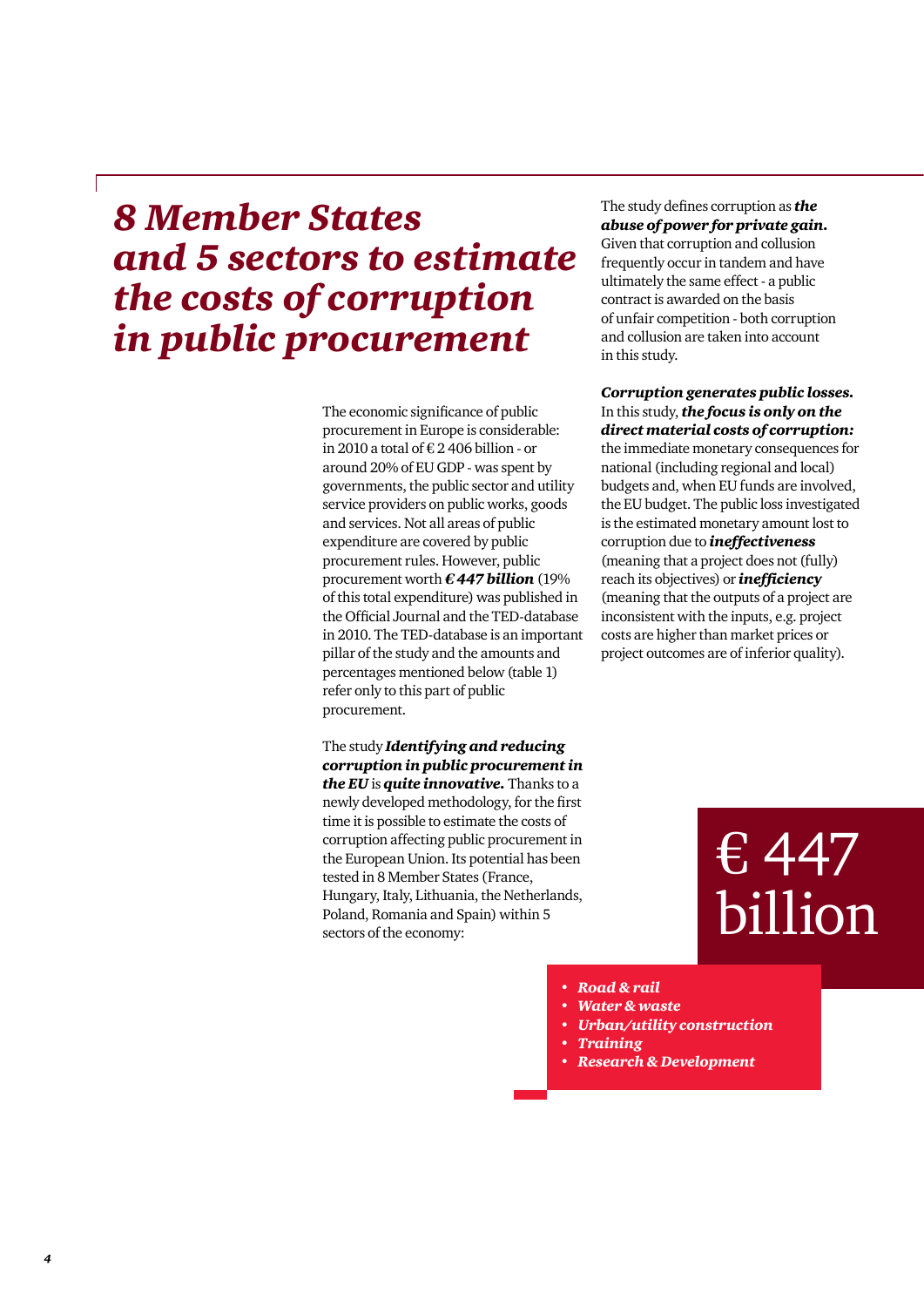

# *Findings in brief*

- The *direct public loss* encountered in *corrupt* and *grey cases* (cases with weaker indications of being corrupt) analysed amounts to 18% of the overall project budgets concerned, of which *13% can be attributed to corruption.*
- Such direct public losses in corrupt/grey cases are typically a result of:
	- Cost overruns;
	- Delays of implementation and/or;
	- Loss of effectiveness (including inferior quality and questionable usefulness).
- The overall share of budgets lost to corruption tends to be *higher in smaller projects* than in larger projects, however *overall amounts lost are obviously higher in large projects.*
- In relative terms, the highest direct public losses are encountered in corrupt *training projects* (44% of budget volume lost in projects affected), followed by all other sectors (29% in urban/utility construction, 20% in road & rail, 16% in water & waste and 5% in Research & Development).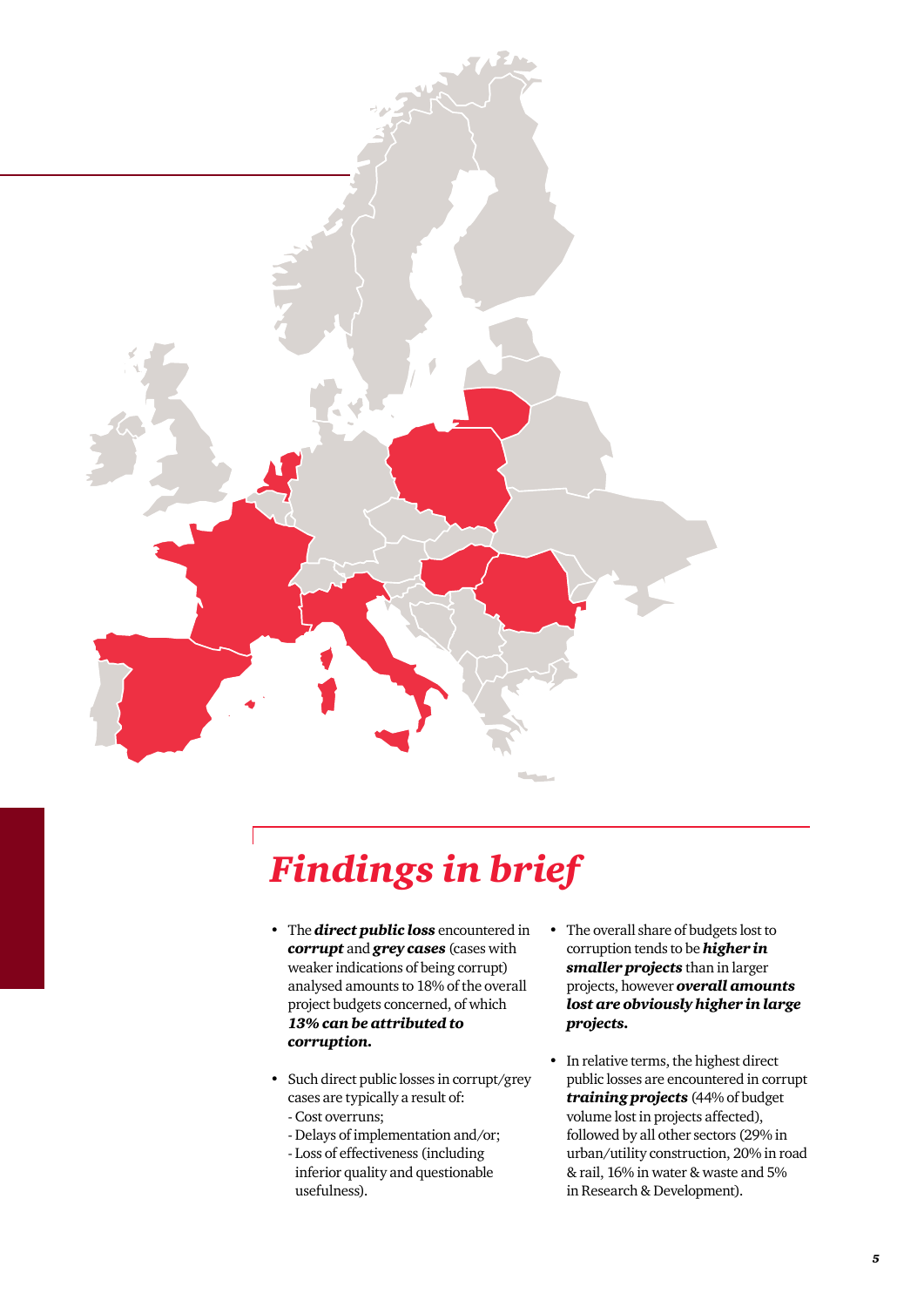# *Direct costs due to corruption in public procurement*

#### *Probability of corruption*

The methodology allows for the probability of corruption to be estimated for product groups. The study concludes that the product groups with the highest probability of corruption are the staff development services *(23-28%)* and construction of waste water plants *(22-27%).*

The probability of corruption is estimated to be lower for railway track construction materials and supplies *(15-19%)*, as well as for construction works for highways *(11-14%),* radiotherapy, mechanotherapy, electrotherapy and physical therapy devices *(11-14%)* and (airport) runway construction works *(11-13%).* 

#### *Costs of corruption*

The methodology allows for an estimate of the direct costs of corruption in the 5 sectors.

Taken together, the *overall direct costs of corruption in public procurement in 2010* for the five sectors studied in the 8 Member States is estimated to amount  $£ 1.4$  to  $£ 2.2$  billion.

### *Case 1*

## *A public administration published a tender for the construction of two buildings.*

*The winning company received € 600 000 to provide technical advice and control. At the same time, other private companies had presented offers to do this work for € 400 000. The cost overrun is estimated at 50% above the norm price (* $\epsilon$  *600 K/* $\epsilon$  *400 K).* 

### *Table 1*

| Direct costs of corruption in public procurement |                                                        |                                                                            |  |  |  |
|--------------------------------------------------|--------------------------------------------------------|----------------------------------------------------------------------------|--|--|--|
| Sector                                           | Direct costs of corruption<br>(in million $\epsilon$ ) | % of the overall procurement value<br>in the sector in the 8 Member States |  |  |  |
| Road & rail                                      | 488 - 755                                              | 1.9% to 2.9%                                                               |  |  |  |
| Water & waste                                    | $27 - 38$                                              | 1.8% to $2.5%$                                                             |  |  |  |
| Urban/utility<br>construction                    | $830 - 1141$                                           | 4.8% to 6.6%                                                               |  |  |  |
| Training                                         | $26 - 86$                                              | 4.7% to 15.9%                                                              |  |  |  |
| Research<br>& Development                        | $99 - 228$                                             | 1.7% to 3.9%                                                               |  |  |  |

Direct costs of corruption in public procurement for selected sectors in the Member States studied (2010), in million Euros and in percentages of the overall procurement value.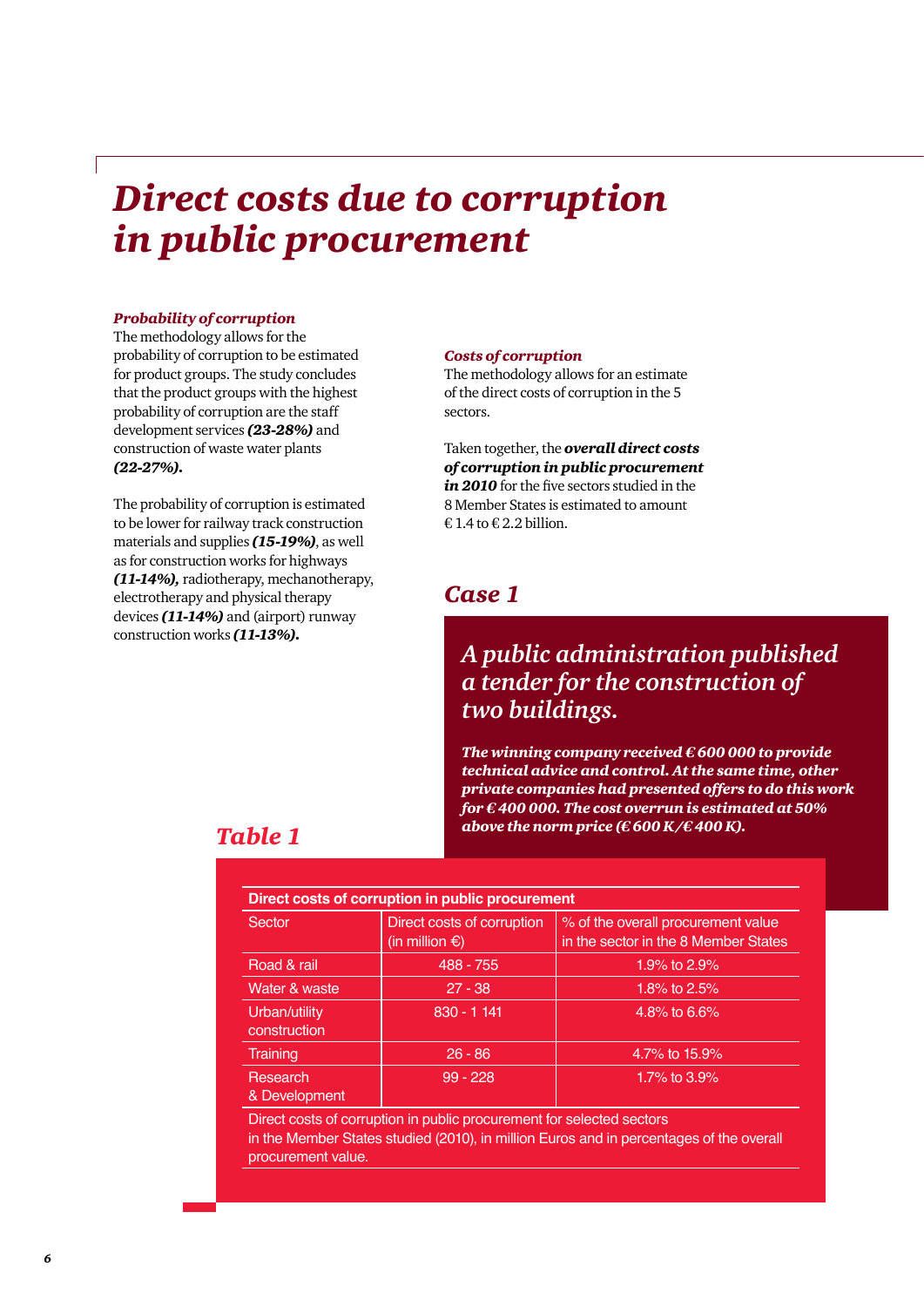

### *Types of corruption*

During the course of the study, *4 main types of corrupt practices* in the 96 corrupt/grey cases were encountered:

- *Bid rigging:* the contract is 'promised' to one contractor, with or without the consent of the public official issuing the tender. Bid rigging takes the form of bid suppression, complementary offers, bid rotation and subcontracting.
- *Kickbacks:* the public official demands, or is open to, a bribe which will be accounted for in the tendering process, including administrative processes.
- *Conflict of interest:* the public official has personal interests in the winning company.
- *Other including deliberate mismanagement/ignorance:* the public official has not properly carried out checks or followed procedures where this is required and/or tolerates/ ignores overt deliberate mismanagement by a contractor.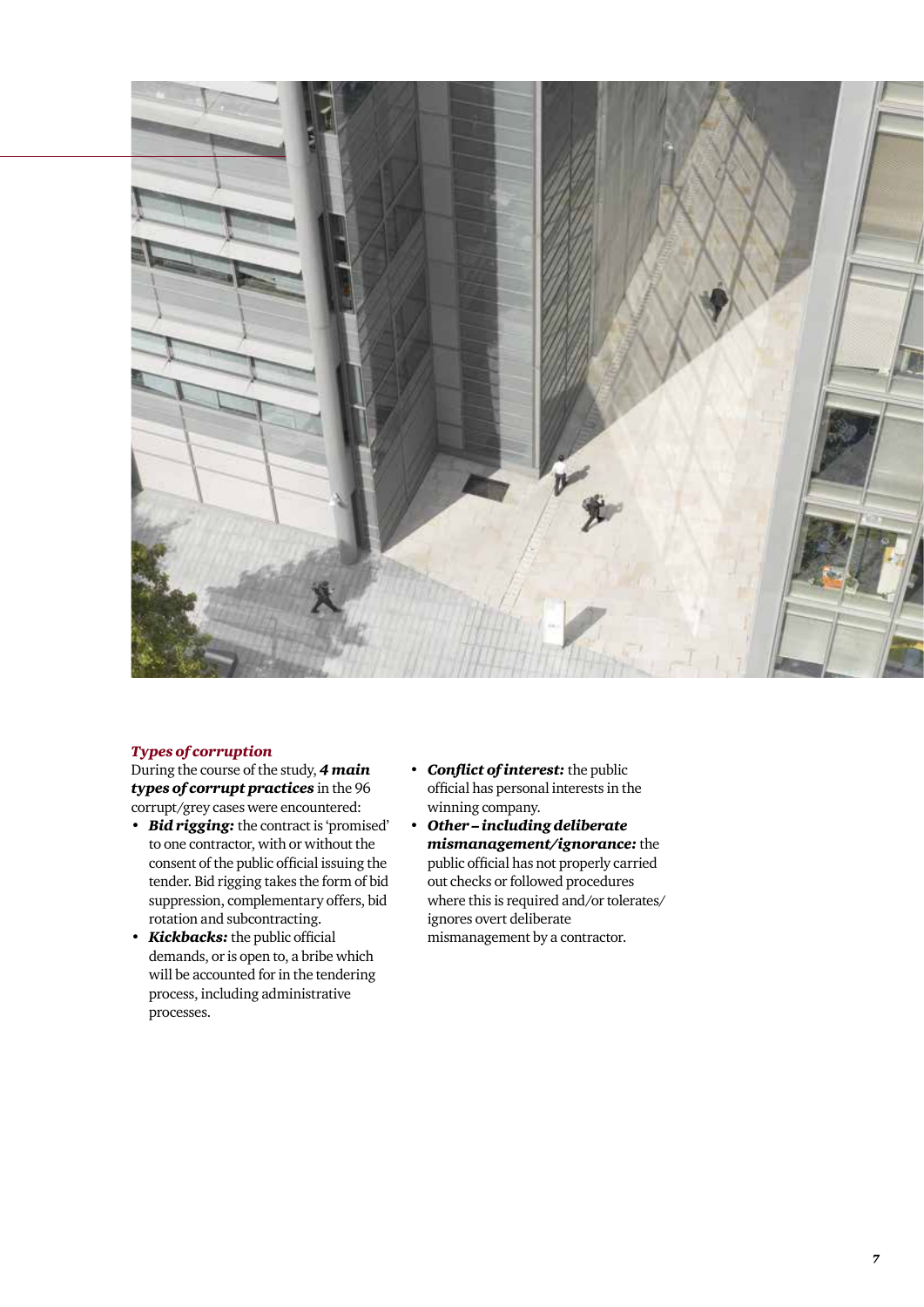### *Case 2*

## *Three companies bid for a research project of € 1.7 million.*

*The winning bid came in at only € 180 below the budget limit. Later, the public official modified the contract extending the original contract duration of 3 years with another 3 years, making the project investment period last twice as long. Consequent action by the public authority had to be also delayed.*

### *Table 2*

| Type of corruption by sector                                                  |                                |                  |                                                                                                                                                                                                                                                                                                        |                                    |  |  |
|-------------------------------------------------------------------------------|--------------------------------|------------------|--------------------------------------------------------------------------------------------------------------------------------------------------------------------------------------------------------------------------------------------------------------------------------------------------------|------------------------------------|--|--|
| <b>Sector</b>                                                                 | <b>Bid rigging</b>             | <b>Kickbacks</b> | <b>Conflict</b><br>of interest                                                                                                                                                                                                                                                                         | <b>Deliberate</b><br>mismanagement |  |  |
| Urban/utility<br>construction                                                 | 19                             | 14               | 11                                                                                                                                                                                                                                                                                                     | 3                                  |  |  |
| Road & Rail                                                                   | 10                             | 8                | 4                                                                                                                                                                                                                                                                                                      | 1                                  |  |  |
| <b>Water &amp; Waste</b>                                                      | 15                             | 6                | 3                                                                                                                                                                                                                                                                                                      | $\overline{0}$                     |  |  |
| <b>Training</b>                                                               | 1                              | 3                | $\overline{2}$                                                                                                                                                                                                                                                                                         | 1                                  |  |  |
| Research &<br>Development                                                     | 12                             | 4                | $\overline{2}$                                                                                                                                                                                                                                                                                         | $\overline{0}$                     |  |  |
| Total*                                                                        | 57                             | 35               | 22                                                                                                                                                                                                                                                                                                     | 5                                  |  |  |
| <b>Type of corruption by Member State</b>                                     |                                |                  |                                                                                                                                                                                                                                                                                                        |                                    |  |  |
| France                                                                        | 6                              | 3                | 5                                                                                                                                                                                                                                                                                                      | 1                                  |  |  |
| <b>Hungary</b>                                                                | 9                              | $\overline{2}$   | $\overline{4}$                                                                                                                                                                                                                                                                                         | $\overline{0}$                     |  |  |
| Italy                                                                         | 12                             | 3                | 4                                                                                                                                                                                                                                                                                                      | $\overline{0}$                     |  |  |
| Lithuania                                                                     | 11                             | $\overline{2}$   | 1                                                                                                                                                                                                                                                                                                      | 1                                  |  |  |
| <b>Netherlands</b>                                                            | $\overline{0}$                 | $\overline{0}$   | 1                                                                                                                                                                                                                                                                                                      | $\overline{0}$                     |  |  |
| Poland                                                                        | 10                             | 6                | $\overline{2}$                                                                                                                                                                                                                                                                                         | 1                                  |  |  |
| Romania                                                                       | $\overline{4}$                 | 8                | 4                                                                                                                                                                                                                                                                                                      | 1                                  |  |  |
| Spain                                                                         | 5                              | 11               | 1                                                                                                                                                                                                                                                                                                      | 1                                  |  |  |
| Total*<br>the company's company's pro-<br>the contract of the contract of the | 57<br><b>Contract Contract</b> | 35               | 22<br>$\mathbf{a}$ and $\mathbf{a}$ and $\mathbf{a}$ and $\mathbf{a}$ and $\mathbf{a}$ and $\mathbf{a}$ and $\mathbf{a}$ and $\mathbf{a}$ and $\mathbf{a}$ and $\mathbf{a}$ and $\mathbf{a}$ and $\mathbf{a}$ and $\mathbf{a}$ and $\mathbf{a}$ and $\mathbf{a}$ and $\mathbf{a}$ and $\mathbf{a}$ and | 5<br><b><i>CALCULAR</i></b>        |  |  |

Types of corruption by sector and by Member States (number of cases, based on 96 sample cases). \*Certain cases displayed multiple types of corruption, which explains why the number of observations (119) exceeds the total number of cases (96).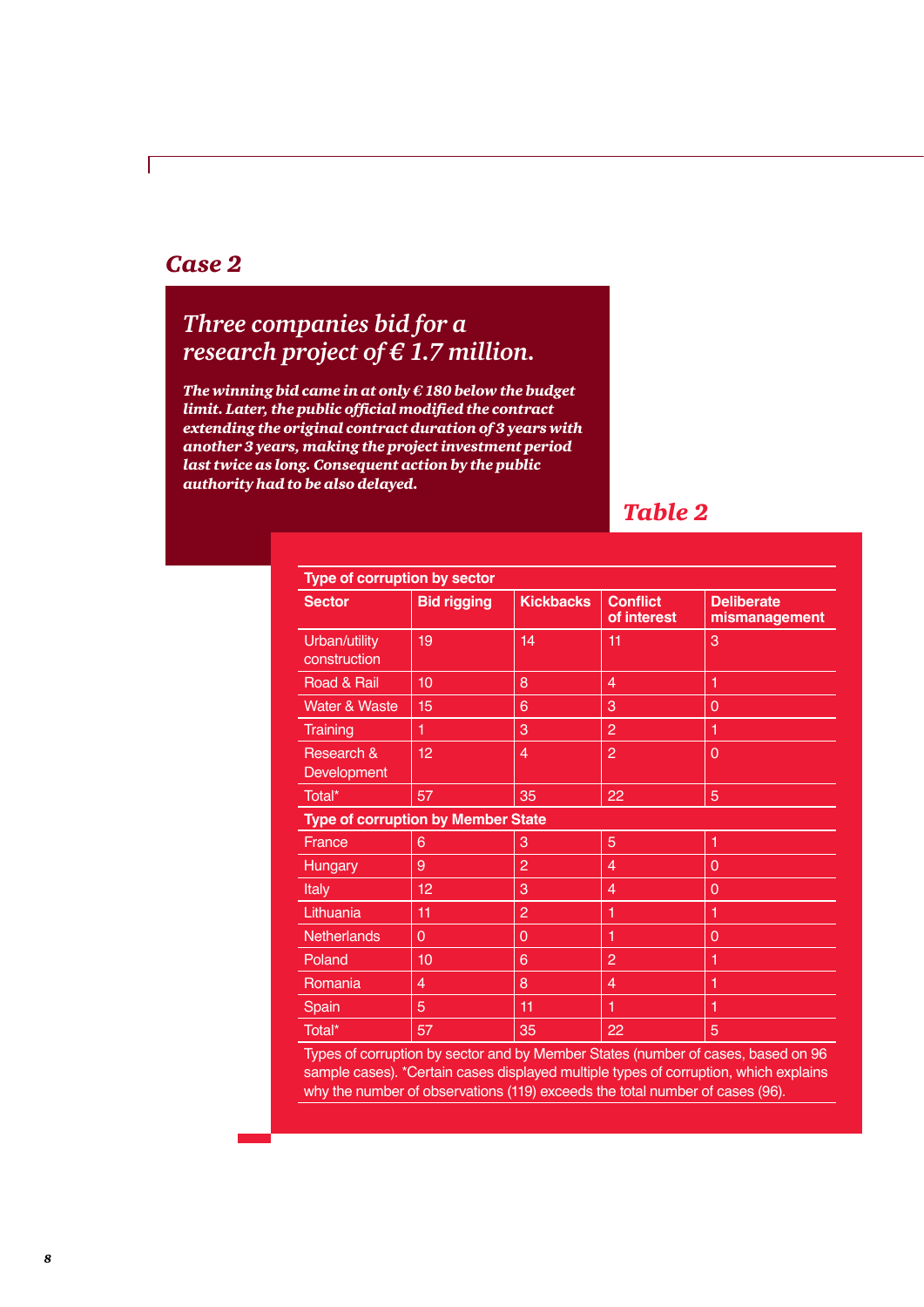Overall, the study estimates that *bid rigging* is found in almost half (48%) of practices and most present in *Water & Waste* and *Research & Development* projects. Bid rigging is encountered more frequently in *Hungary, Poland, Lithuania* and *Italy.*

*Kickbacks* are encountered in about 1 in 3 cases. This practice appears to be equally spread across all sectors. Kickbacks are the most frequent form of corruption encountered in *Spain* and *Romania.*

*Conflict of interest* practices were encountered in around 20% of cases and across all sectors, though slightly more frequent in the *Training and Urban/ utility construction* sector.

*Deliberate mismanagement* was encountered on average in 4% of all practices.

### *Case 3*

## *Procurement for the reconstruction of a historic city centre was given a budget ceiling of € 4.32 million.*

*The only bidder submitted an offer for € 5.4 million. An external evaluator therefore declared the bid invalid and the procurement was restarted. Again the same bidder was the sole contender and this time with a winning offer of € 4.32 million. However, during the works the costs were increased by € 1.08 million, making the costs of the project € 5.4 million (the price of the original offer). The cost overrun is estimated at 25% above the norm price (€ 5.4 mln. / € 4.32 mln.)*

*9*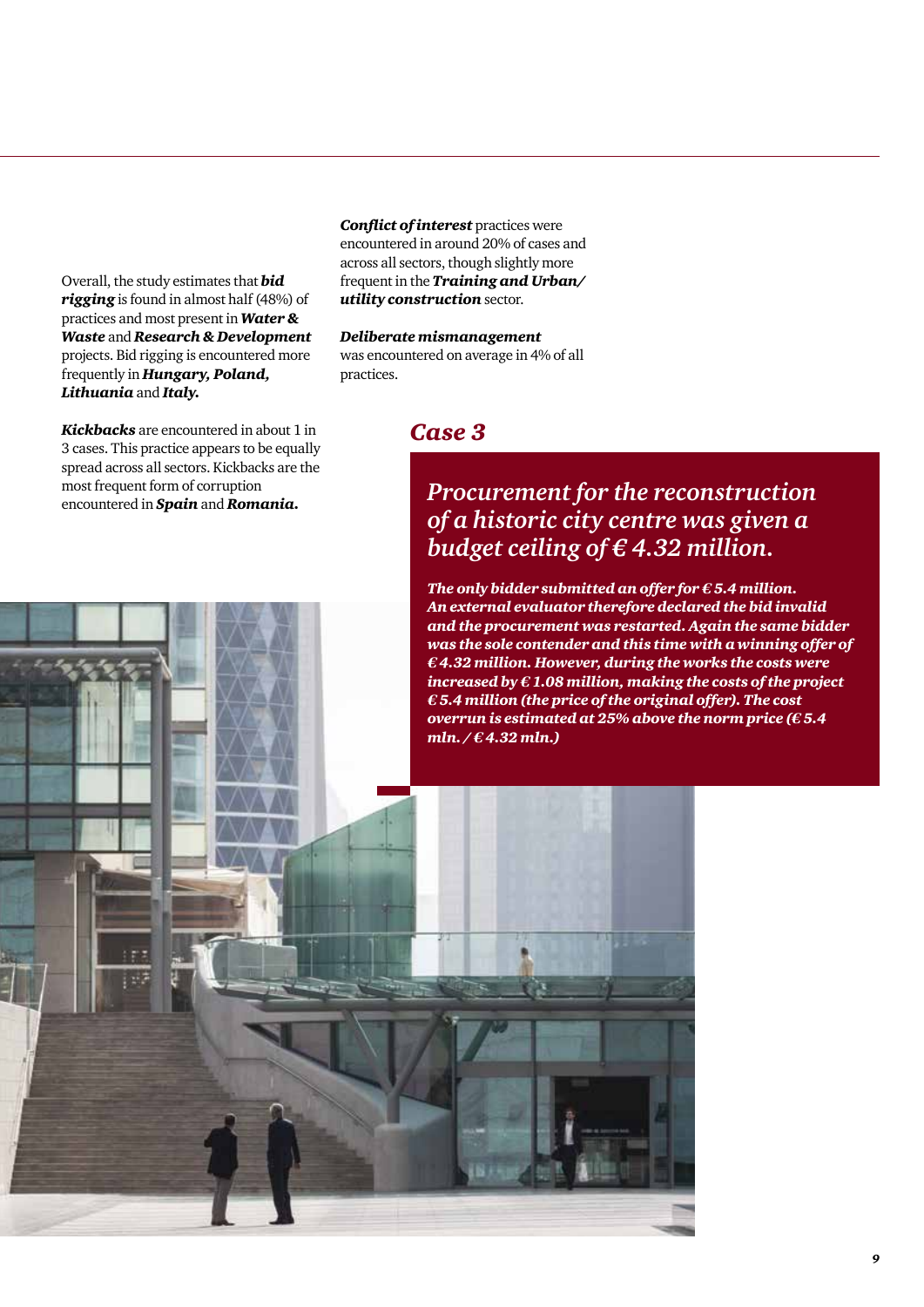

# *Positive practices identified*

The methodology developed in this study provides the very first estimates of the scale of corruption in this area. *More research on ways to measure effectiveness of instruments and practices* to prevent, detect and investigate corruption is thus recommended. Therefore it is difficult to draw clear-cut conclusions on the effectiveness of anti-corruption measures and programmes since there is –even with these study results – too limited factual knowledge about the scale of corruption or changes in corruption levels in public procurement.

Nonetheless, the study allows practices to be identified that in theory can have a positive impact. *The main positive practices identified* in this study that can also help to prevent and detect the identified strong predictive *red flags* are:

- *Independent audits and evaluations* performed according to EU-wide audit and evaluation standards.
- *Optimal transparency* in the entire public procurement process.
- The administrative data on *tenders, bidders, projects and contractors are collected and stored* in a structured way, available for controls, investigations and analyses.
- *Proper screening* of contractors and beneficiaries, especially their ultimate beneficiary owners.

*More research on ways to measure effectiveness of instruments and practices to prevent, detect and investigate corruption is recommended.* 

- *Corruption risk management* that not only focuses on the *contractors*, but also on *subcontractors* and others involved in the proper execution of the contract.
- Specialised, *well-trained public*  **procurement staff** who share their expertise and market intelligence across Member States' borders.

A few outcomes of the benchmark of the public procurement systems of the Member States are in particular relevant for policy development. This study has detected room for improvement in all Member States, especially when it comes to the detection of corruption in public procurement via data-collection and data-analysis and the use of corruptionindicators.

- Only three Member States (Slovakia, Slovenia and Spain) report that their e-procurement platforms contain a *model* designed for the *detection* of corruption.
- Although there are central and/or local databases for public procurement in the majority of the 27 Member States<sup>1</sup>, half of the Member States (Austria, Bulgaria, Cyprus, Estonia, Finland, France, Ireland, Lithuania, Portugal, Slovakia, Slovenia, Spain and Sweden) *analyse such data on unusual patterns.*
- In Bulgaria, Estonia, Latvia, Malta, Poland, Romania, Slovakia, Slovenia and Spain *indicators, extracted from actual corruption cases*, are shared with all staff in relevant government agencies.

<sup>1.</sup> The study was conducted before Croatia joined the EU.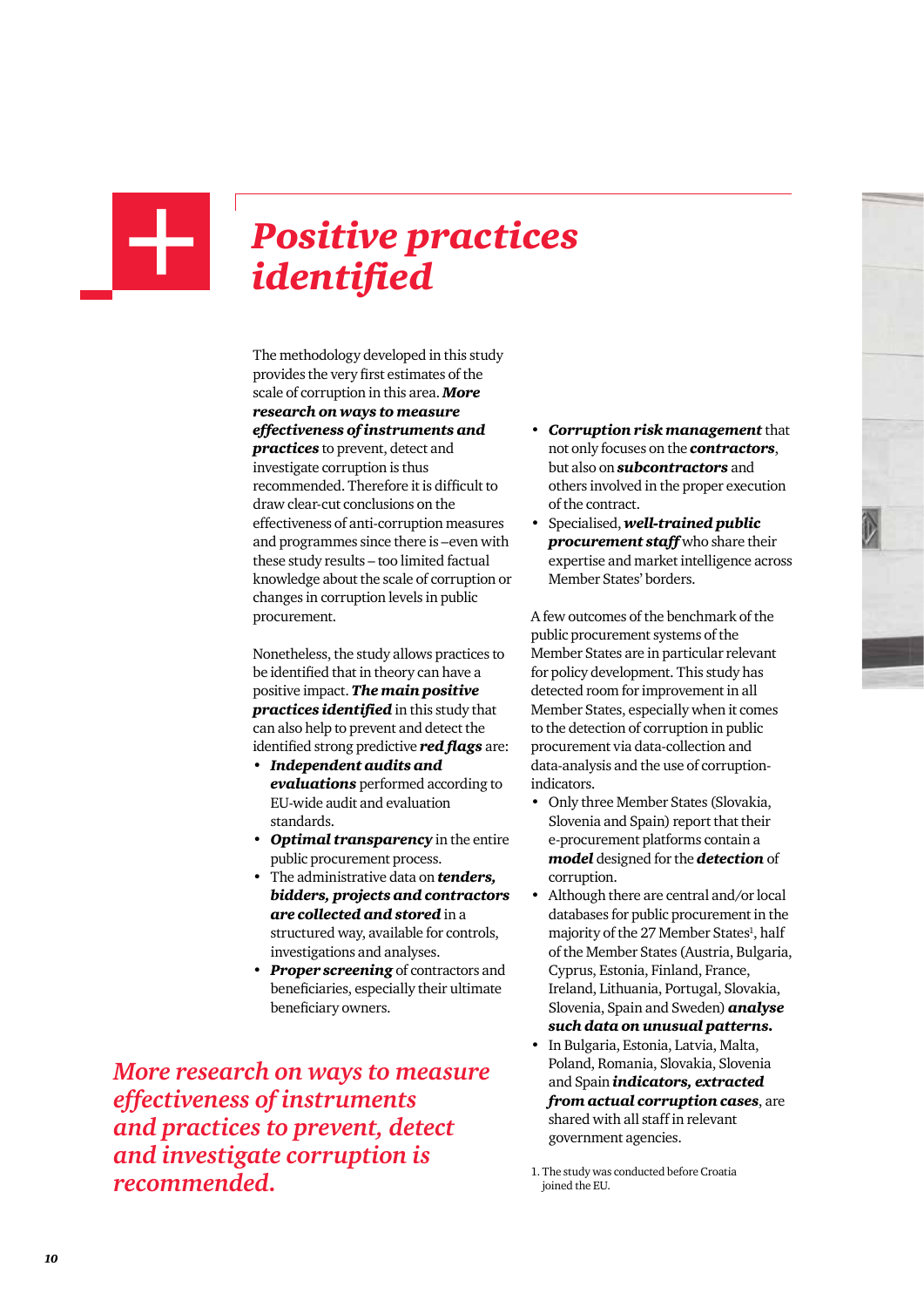



# *Negative practices identified*

- The context of corruption in *public procurement is fragmented.* There are many very different actors involved in the consecutive stages of public procurement and in the prevention, detection and investigation of corruption. None of these actors has fighting corruption in public procurement as its sole or main task.
- *There are no authorities at national or EU-level that link or integrate all data on public procurement,* relevant for the prevention, detection and investigation of corruption.
- With regards to EU Structural Funds, the internal systems of *Managing, Certifying and Audit Authorities* set up in Member States -to prevent, detect and correct irregularities and suspected fraud, and recover amounts unduly paid- are *not always designed for the detection of corruption*, and evaluators of these programmes do not always focus specifically on it.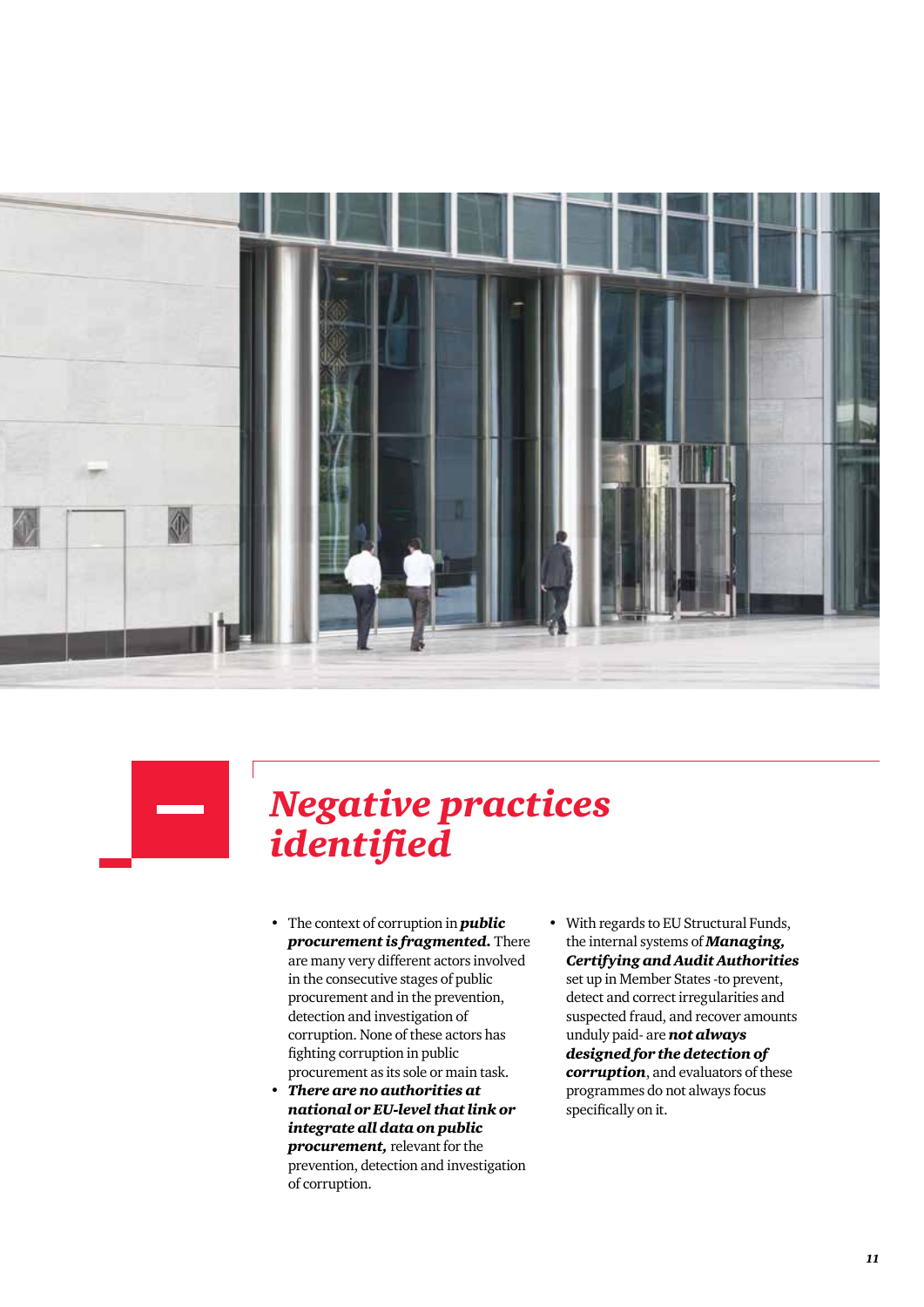# *Honest procurement for honest pay: the way forward*

*The most important recommendations to all EU and national authorities responsible for public procurement and the prevention, detection and investigation of corruption, based on this study, are:*

### *Procurement process*

- Increase the *transparency* of public procurement through public availability of documents and data on public procurement.
- Contracting authorities should make all necessary efforts to ensure that public procurement is *market-based*, generating a sufficient (but not necessarily maximum) amount of tenders.
- Invest in *professional and centralised procurement organisations.* Ensure that procurement officers are well-trained, experienced and adequately paid, including regular screening and job-rotation of this staff.

### *Audits and (self) evaluation*

- Develop and implement *adequate tools and methods* for audits and evaluations to acknowledge and signal the presence of corruption.
- Review in performance audits and evaluations the *substance of projects* rather than check procedural compliance, for example through performance-based monitoring and evaluation.
- Extend the focus in performance audits and evaluations from the actual procurement to the *preparation and implementation stage.*
- Develop and implement at EU level more and better *monitoring, detection, analysis, and reporting technology* to fight fraud and corruption, and make these available to Member States.

### *Law enforcement*

- Establish *competent and independent investigative agencies* focusing on the investigation of corruption in public procurement.
- *Share information and*  **intelligence** on public procurement at national level, between Member States and with central EU institutions such as OLAF, Europol and Eurojust.
- Invest in good functioning systems for whistle-blowers, including proper protection of *whistle-blowers.*

### *Data collection*

- Ensure a *central collection of public procurement data*, also explicitly driven by the objective to prevent, detect and investigate corruption in public procurement.
- Develop *central collection of meaningful, accurate and detailed statistics on corruption in public procurement*, to help increase the overall understanding of corruption and the effect of counter measures, and allow for EU comparison and analysis, as well as for national, tailored policies and interventions.
- *Add data fields in the central procurement databases* (including TED) that could hint at red flag situations with respect to corruption in public procurement, and ensure that they are filled out in a timely and complete way.

### *Policy research*

- Expand this pilot to *other sectors and Member States.*
- Explore the *indirect effects of corruption* in public procurement, as this will most likely reveal other connections between corruption, the economy and society as a whole.
- Invest in research on ways to *measure causality and the effectiveness of instruments* and practices to prevent, detect and investigate corruption.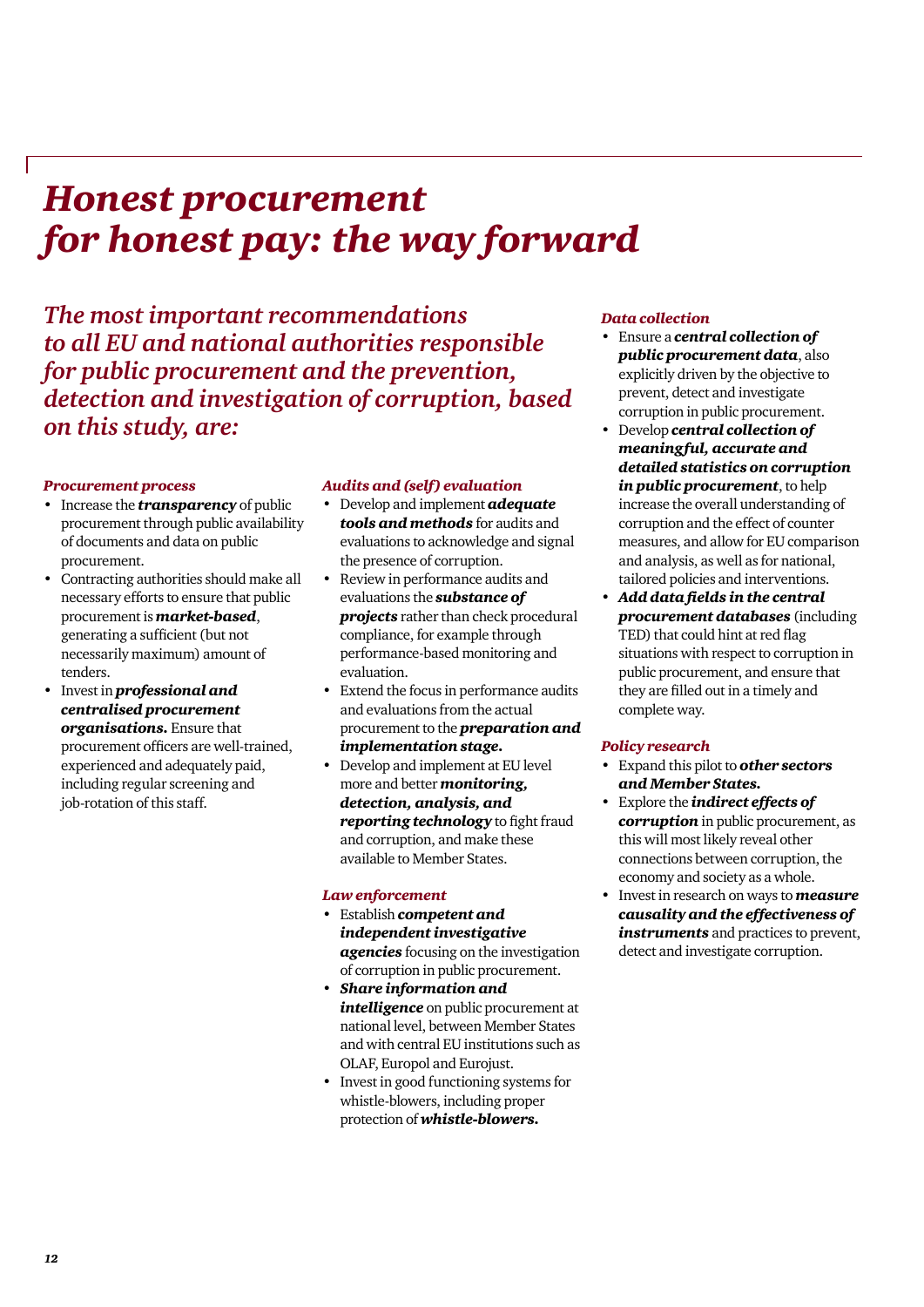# *A comprehensive methodology to estimate the costs of corruption*

The comprehensive methodology in this study is above all an econometric methodology based on four stages that build on each other – as presented in *Figure 1*.

The study distinguishes *4 categories of cases* in public procurement in the context of corruption:

- *Corrupt cases* with a final ruling or a validated confession of one of the parties involved,
- *Cases with strong indications* of being *'corrupt'*,
- *Grey cases* with weaker indications of being corrupt,
- *Clean cases* with no indications of being 'corrupt'.



## *StageIV - Test on procurement database(-s)*

### **Figure 1**

Overview of the comprehensive methodology to estimate the costs of corruption in public procurement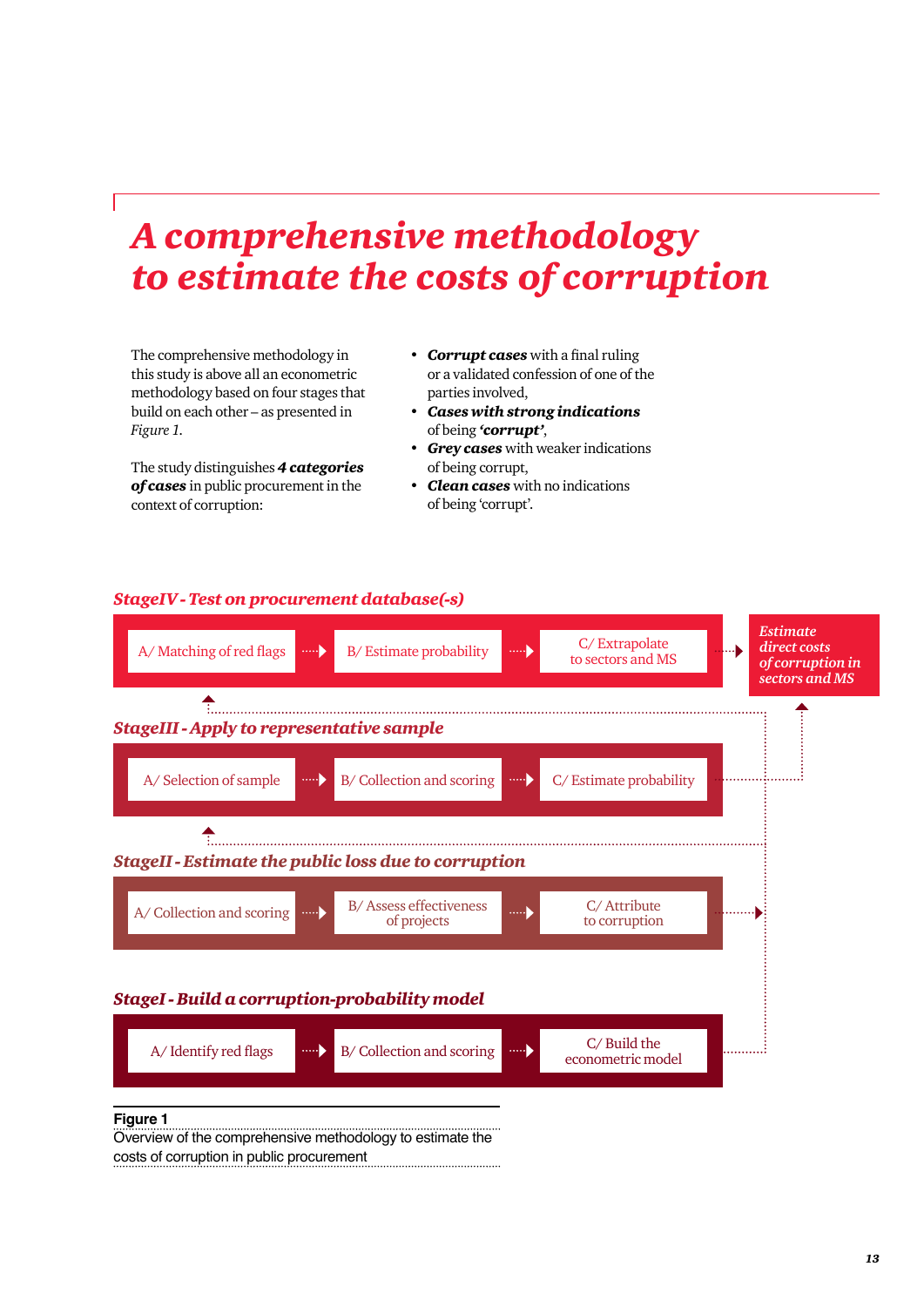*27 indicators* – or red flags *(table 3)*– have been identified based on a thorough analysis of *96 corrupt/grey cases* and *96 clean cases* in 5 sectors and 8 Member States.

*The 27 indicators* have been subsequently *applied on randomly selected procurement projects* in the studied sectors within the particular product groups to assess the probability and costs of corruption.

# *27 red flags*

### *Table 3*

|                | 27 red flags for corruption in public procurement      |    |                                                                                             |  |  |
|----------------|--------------------------------------------------------|----|---------------------------------------------------------------------------------------------|--|--|
| 1              | Strong inertia in composition<br>of evaluation team    | 15 | Award contract has new bid specifications                                                   |  |  |
| $\overline{a}$ | Conflict of interest for members<br>of evaluation team | 16 | Substantial changes in project scope/costs<br>after award                                   |  |  |
| 3              | Multiple contact points                                | 17 | Connections between bidders undermines<br>competition                                       |  |  |
| 4              | Contact office not subordinated<br>to tender provider  | 18 | All bids higher than projected overall costs                                                |  |  |
| 5              | Contact person not employed<br>by tender provider      | 19 | Not all/no bidders informed of the award<br>and its reasons                                 |  |  |
| 6              | Preferred supplier indications                         | 20 | Award contract and selection documents<br>are publicly (e.g. online) available              |  |  |
| 7              | Shortened time span for bidding<br>process             | 21 | Inconsistencies in reported turnover/number<br>of staff                                     |  |  |
| 8              | <b>Accelerated tender</b>                              | 22 | Winning company not listed in Chamber<br>of Commerce                                        |  |  |
| 9              | Tender exceptionally large                             | 23 | No EU funding involved                                                                      |  |  |
| 10             | Time-to-bid not conform to the law                     | 24 | No public funding from Member States                                                        |  |  |
| 11             | Bids after deadline accepted                           | 25 | Awarding authority not filled in all fields in TED                                          |  |  |
| 12             | Number of offers                                       | 26 | Audit certificates by auditor without credentials                                           |  |  |
| 13             | <b>Artificial bids</b>                                 | 27 | Negative media coverage                                                                     |  |  |
| 14             | Complaints from non-winning<br>bidders                 |    |                                                                                             |  |  |
|                |                                                        |    | Overview of the 27 red flags assembled - including assumptions about patterns of corruption |  |  |